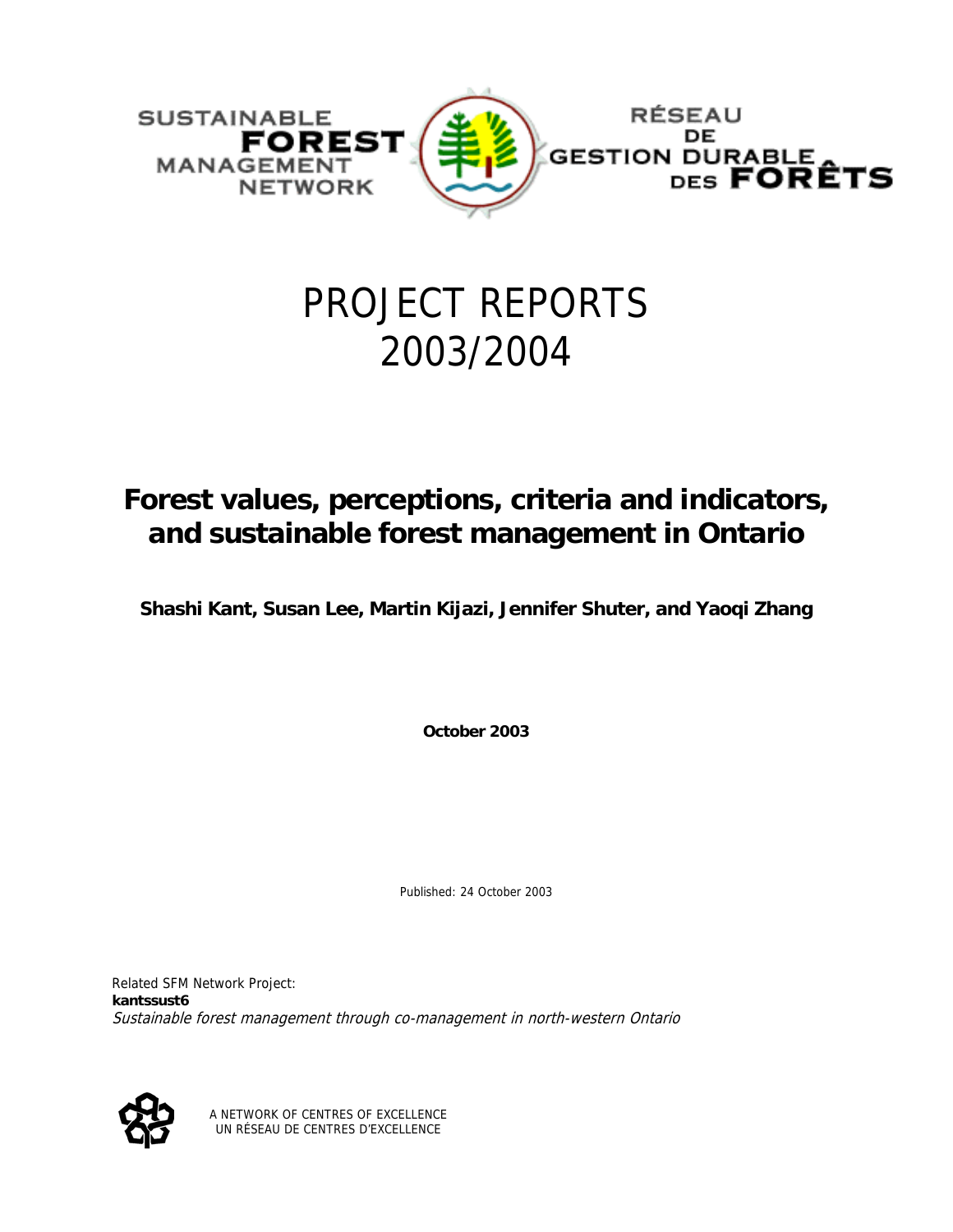# **Forest Values, Perceptions, Criteria and Indicators, and Sustainable Forest Management in Ontario**

# **Principal Investigator: Shashi Kant (U of T) Collaborators: David Balsillie (U of T) and Kathryn Rankin (U of T)**

**Graduate Students and PDFs: Peggy Smith (Ph. D. student, expected completion June 2004), Susan Lee (M.Sc. F., completed in January 2003), Martin Kijazi (M.F.C., completed in June 2002), Jennifer Shuter (M. F. C., completed in June 2002), Yaoqi Zhang (P.D.F.)**

**October 2003**

**Key Words Aboriginal People Co-management Criteria Forest Stakeholders Forest Values Institutional Analysis Ontario Forest Management Planning Manual Stakeholders' Perceptions Sustainable Forest Management**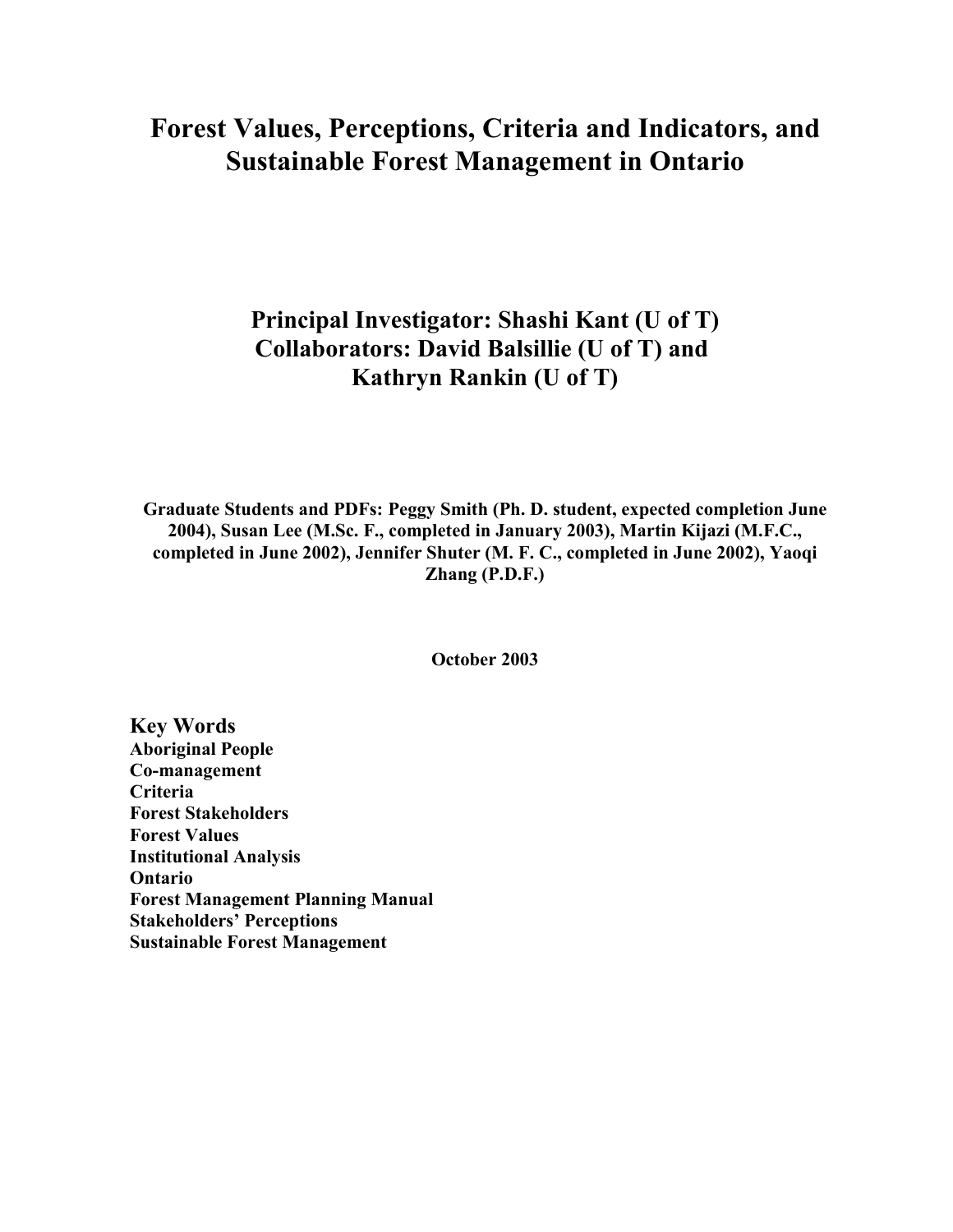# **Project Name:**

Sustainable Forest Management through Co-management in North-western Ontario

# **Project Report:**

Forest Values, Perceptions, Criteria and Indicators, and Sustainable Forest Management in Ontario

### **Authors:**

Shashi Kant, Associate Professor, U of T. Susan Lee, Former M. Sc. F. student, U of T. Martin Kijazi, Former M. F. C. student and current Ph. D. student, U of T. Jennifer Shuter, Former M. F. C. student, U of T. Yaoqi Zhang, Former P. D. F., U of T.

# **Contact Information:**

Dr. Shashi Kant Faculty of Forestry University of Toronto 33 Willcocks Street Toronto, Ontario Canada M5S 3B3 Phone: 416-978-6196 Fax: 416-978-3834 e-mail: Shashi.kant@utoronto.ca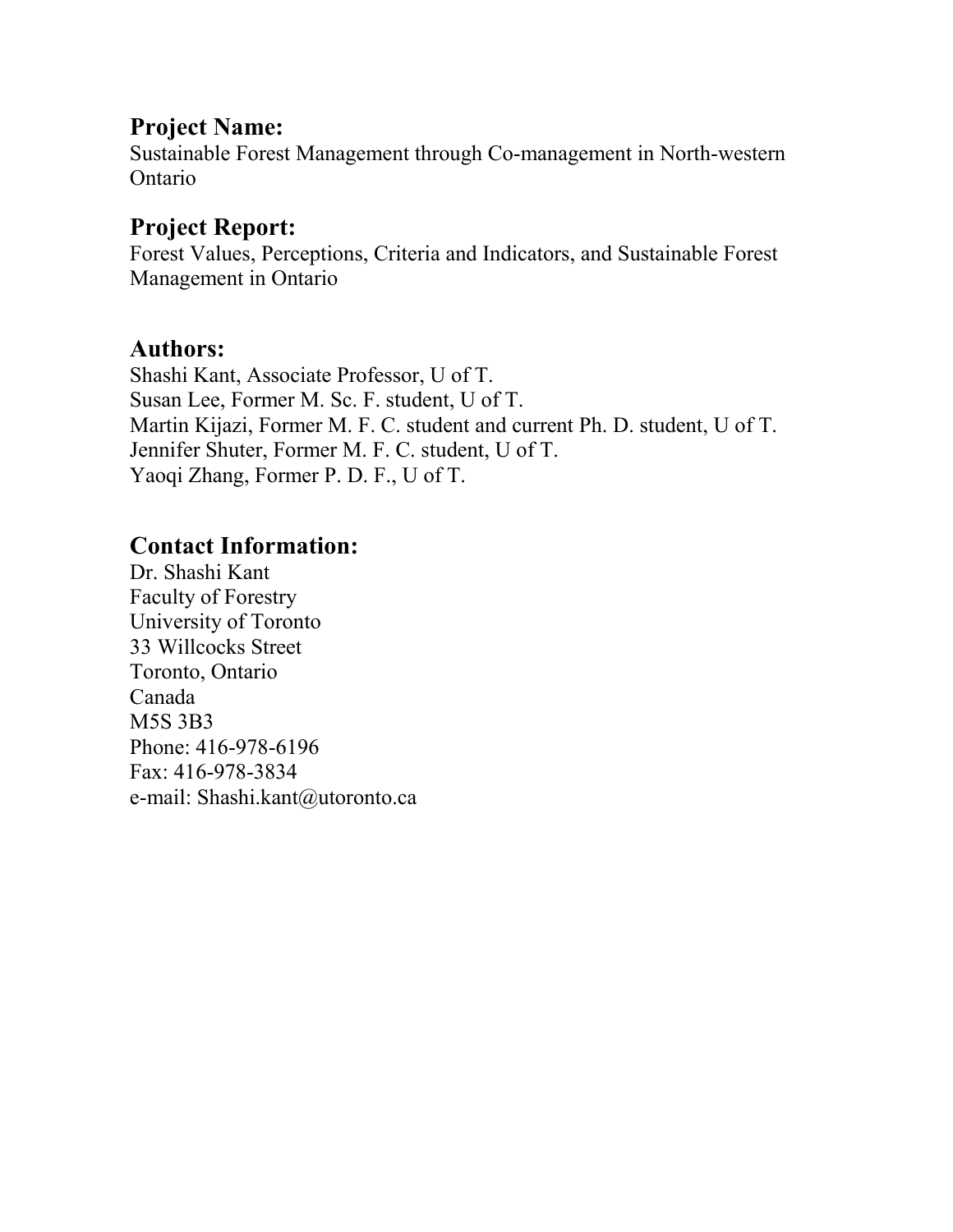#### **1.0 Background (Research Questions and Objectives)**

In Canada, the federal government has recognized the active role of Aboriginal Peoples in Sustainable Forest Management (SFM) in the National Forest Strategy and the Canadian Council of Forest Ministers (CCFM) Criteria and Indicators (C & I) of SFM. In 1994, the Ontario Environmental Assessment Board (EAB) directed the Ontario Ministry of Natural Resources (OMNR) to incorporate various conditions related to Aboriginal groups in forest management plans, and these conditions have become the part of the *Crown Forest Sustainability Act (CFSA)* (1995) of Ontario. Section 23 of the *CFSA* provides a legislative basis for the province to enter into co-management with First Nations. In recent years, many decisions in the Canadian courts such as *Sparrow* (1990), *Delgamuukw* (1997), *Halfway River First Nation* (1997), *Haida* (1997) and *Paul* (1998), have also directed the provinces to recognize and protect Aboriginal and treaty rights in their resource development and planning.

In light of these developments, the present challenge to forest managers is to design comanagement institutions based on equitable and cohesive relationships with Aboriginal people and the basic principles of SFM. The challenge to forest academia is to take a leadership role in guiding forest managers in this task. In this project, we addressed some of the challenges associated with design of co-management institutions.

The four objectives of this project were (i ) to document and compare the economic, cultural, ecological and other values of forests to different stakeholders - Aboriginal groups, other local groups, forest industries, environmental non-government organizations and the provincial government; (ii) to document and compare the perceptions of each group about the forest values of other groups, (iii) to develop a typology of co-management institutions and analyse different Aboriginal co-management institutions in this typology, and (iv) to conduct a gap analysis between criteria and indicators of sustainable forest management and forest management institutions in Ontario. The long-term objective of the project is to develop an institutional framework for designing co-management institutions based on the relationships between the values and institutions of each stakeholder, the relationships of the values of one group to the institutions of another group, and vice-versa, and the associations of these relationships to the elements of SFM.

The key research outcomes of this project include:

- (i) A methodology of forest values elicitation was developed and used for the elicitation of forest values of the members of Aboriginal groups, Forest Industry, Environmental groups, and Ontario Ministry of Natural Resources, in northwestern Ontario. The same methodology was also used to elicit the perceptions of the members of a group about the forest values of other groups. The methodology is general and can be used in other areas. The results are very interesting and are available at SFMN website (SFM Research Communications, April 2003).
- (ii) A methodology for gap analysis between the Criteria and Indicators of Sustainable Forest Management and Forest Management Institutions was developed and used for gap analysis between the Canadian Council of Forest Ministers C & I of Ontario's Forest Management Planning Manual (OFMPM). The gap analysis methodology can be used in other jurisdictions for similar analysis. The outcomes of the gap analysis for OFMPM are alarming and are available at the SFMN website (SFM Research Communications, April 2003).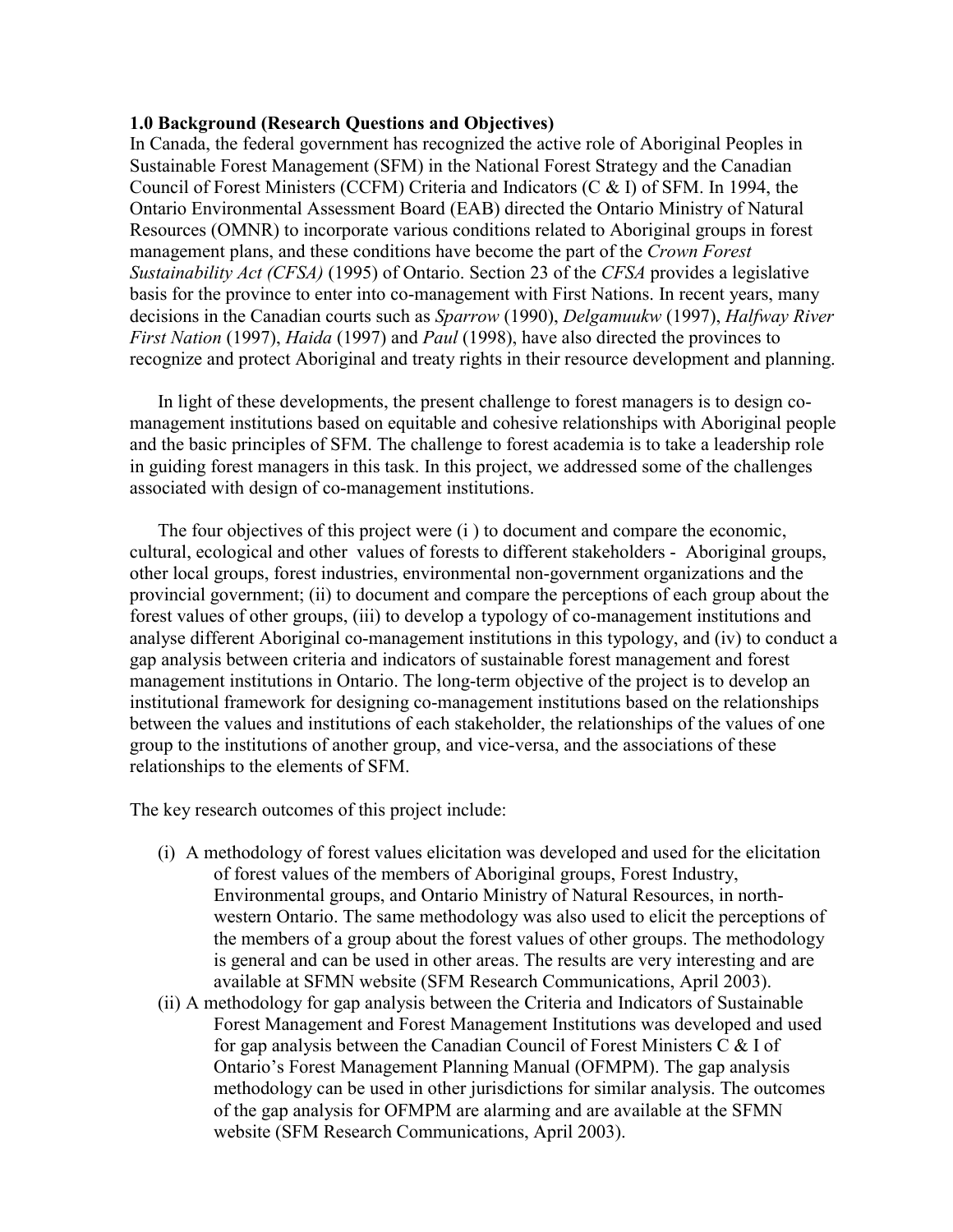- (iii)An institutional typology for the analysis of co-management institutions was developed, and used to analyse number of Aboriginal Co-management Agreements in Canada. The typology can be used for similar analysis of other co-management agreements.
- (iv) An economic analysis, using property rights approach and transaction costs, of comanagement institutions was conducted. The analysis demonstrates that comanagement institutions, similar to private and public institutional arrangements, may be economically efficient depending upon the socio-economic factors of user groups, and the relationships between the user groups and forest resources. The research outcomes are available at the SFMN website (Working Paper 2002-4).
- (v) An economic theory of emerging forest property rights was developed. The main features of the theory are multiplicity of forest attributes, non-market based values of different attributes, production process based value of attributes, and transaction costs associated with different set of property rights. The main argument is that any set of property rights can be economically efficient, and economically efficient property rights will be evolutionary in nature.
- (vi) A preliminary framework for social choice approach to sustainable forest management has been suggested, and data collected on forest values was used to developed intra-group aggregation rules. Research work on this component will be continued to develop inter-group aggregation rules and full framework for social choice approach to SFM.

#### **2.0 Summary of Key Research Components**

**2.1 Elicitation of Forest Values and Perceptions of Forest Stakeholders in North-western Ontario:** In order to contribute to the development of a co-management framework, forest values of the members of different stakeholders are identified and compared. Specifically, individuals' personal forest values within each participant group and their perceptions for why they believe their own group and the other groups might value forests are identified and compared. The methodology used is Conceptual Content Cognitive Mapping, 3CM, which allows individuals to identify their values and to share their perceptions of the other groups' values. Participants include members from the forest industry, environmental groups, Aboriginal communities and the Ontario Ministry of Natural Resources. The study area is north-western Ontario, which contains Treaty #3, Treaty #9 and Robinson Superior Treaty areas. Data are analyzed to find the dominant forest value themes through hierarchical clustering, resulting in ten value themes. Subsequently, inter-group and intra-group similarities and differences among the rankings of participants' personal values and their perceptions are determined through various non-parametric statistical tests. The implications of the outcomes, of forest values and perceptions, for sustainable forest management and comanagement are discussed.

**2.2 A Gap Analysis between C & I of Sustainable Forest Management and Forest Management Institutions:** Sustainable forest management (SFM) cannot be achieved just by developing national level criteria and indicators  $(C \& I)$ . An understanding of the gaps between existing forest management institutions and  $C \& S$  I, at the given level, is critical. Hence, a gap analysis framework is developed, and used to analyze gaps between the Canadian Council of Forest Ministers C & I and the provisions of the Forest Management Planning Manual (FMPM) for Ontario's Crown forests. The examination is aimed to establish gaps and highlight forest management planning aspects requiring gap-bridging interventions at the forest management unit (FMU) level. The three levels (parts) of the FMPM - Management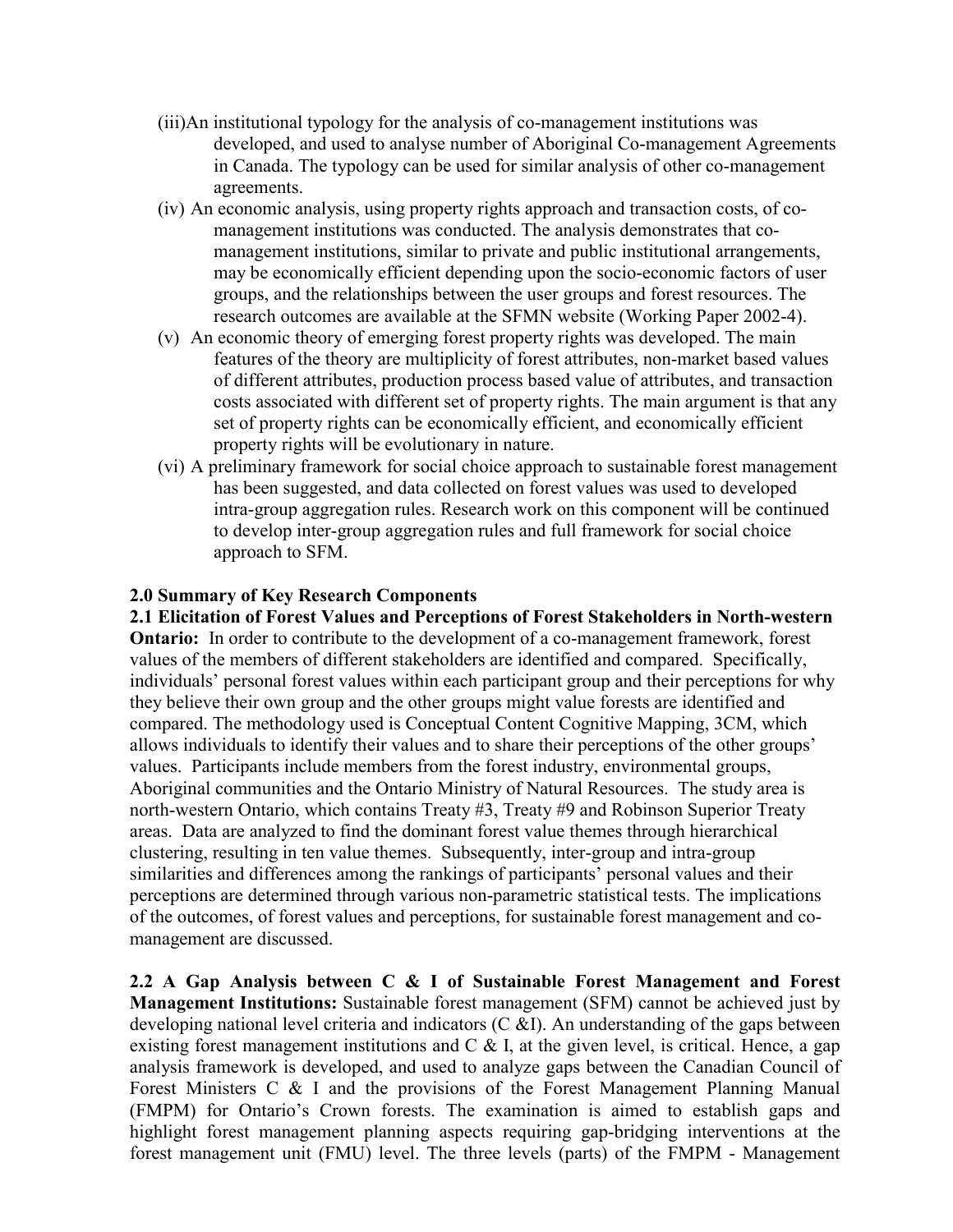Planning, Annual Operations, and Reporting & Monitoring – are examined. Gaps are categorized in three groups – major, intermediate, and minor gaps. Major gaps are recorded for 5 out of 22 elements of the CCFM C & I framework, and these gaps indicate inadequate prescriptions for the corresponding elements at all the three levels. Minor gaps are also recorded for 5 elements, and these gaps indicate inadequate prescriptions at the monitoring level. Intermediate gaps are recorded for 11 elements, and depending on the specific element and indicator, inadequacy of prescriptions may only be for operations, reporting & monitoring, or may also include the planning level. On the basis of the gap-category of the majority of the elements in a criterion, we are inclined to rank the six criteria in this order - Global Ecological Cycles, Society's Responsibility, Soil and Water Conservation, Multiple Benefits, Biological Diversity, and Ecosystem Productivity (highest to lowest gaps). Hence, reforms in forest management institutions have been good on biological aspects, poor on social aspects, and worst on global ecological cycles. The dominant features of the gap analysis are that none of the six criterion of SFM has been fully incorporated in the FMPM; the Part C (Reporting and Monitoring) has the highest degree and Part A (Plan Contents) has the lowest degree of nonconformity with respect to CCFM C & I framework; at the criterion-level the Global Ecological Cycles has major gaps while three criteria - Soil and Water Conservation, Multiple Benefits, and Society' Responsibility – have intermediate gaps; and the changes in the FMPM have been incremental while the shift in the concept of forest management from Sustained Yield Timber Management to SFM was a drastic change.

**2.3 A Multi-level Typology for the Classification and Comparative Evaluation of Aboriginal Co-management Agreements in the Forest Sector:** This work addresses the shortcomings that exist in the current collection of classificatory frameworks by developing an alternative, multi-dimensional typology for categorizing Aboriginal-involved co-management arrangements in the Canadian forestry sector. Many valuable elements from existing frameworks are drawn upon, but there is an attempt to both consolidate and move beyond what is currently available, to create a more comprehensive typology than that which is available to date. In addition to the proposed typology, a broad set of inter-category "principles of comparison" and category-specific 'comparative criteria' based on those principles, are developed and the entire framework is used to classify and compare a sample of existing comanagement arrangements. The first part consists of a review of the existing literature concerning the co-operative management of natural resources and the range of ways in which co-management arrangements have been classified, which is followed by the presentation of our proposed multi-dimensional typology. In the second part, the typology is applied to a diverse sample of nine different forest resource-related co-management arrangements, selected from different areas of the country. A different set of descriptive and comparative criteria are developed and presented for each general category of arrangement (as outlined in the typology) and these criteria, along with the more detailed levels of the typology, are applied to the selected example arrangements, in order to achieve a more detailed characterization and perform a comparative evaluations of each of the basic types of co-management arrangements. Finally, a discussion of the general similarities and differences between the results obtained for the general categories of co-management arrangements is provided.

**2.4 Co-management of Forest Resources in Canada: An Economically Optimal Institutional Arrangement**: Co-management, referring to sharing power and responsibility between the governments and local resource users, is usually justified from political and legal perspectives. However, it is also justified from an economic efficiency perspective. Property rights and transaction costs are used in this paper to demonstrate the option of co-management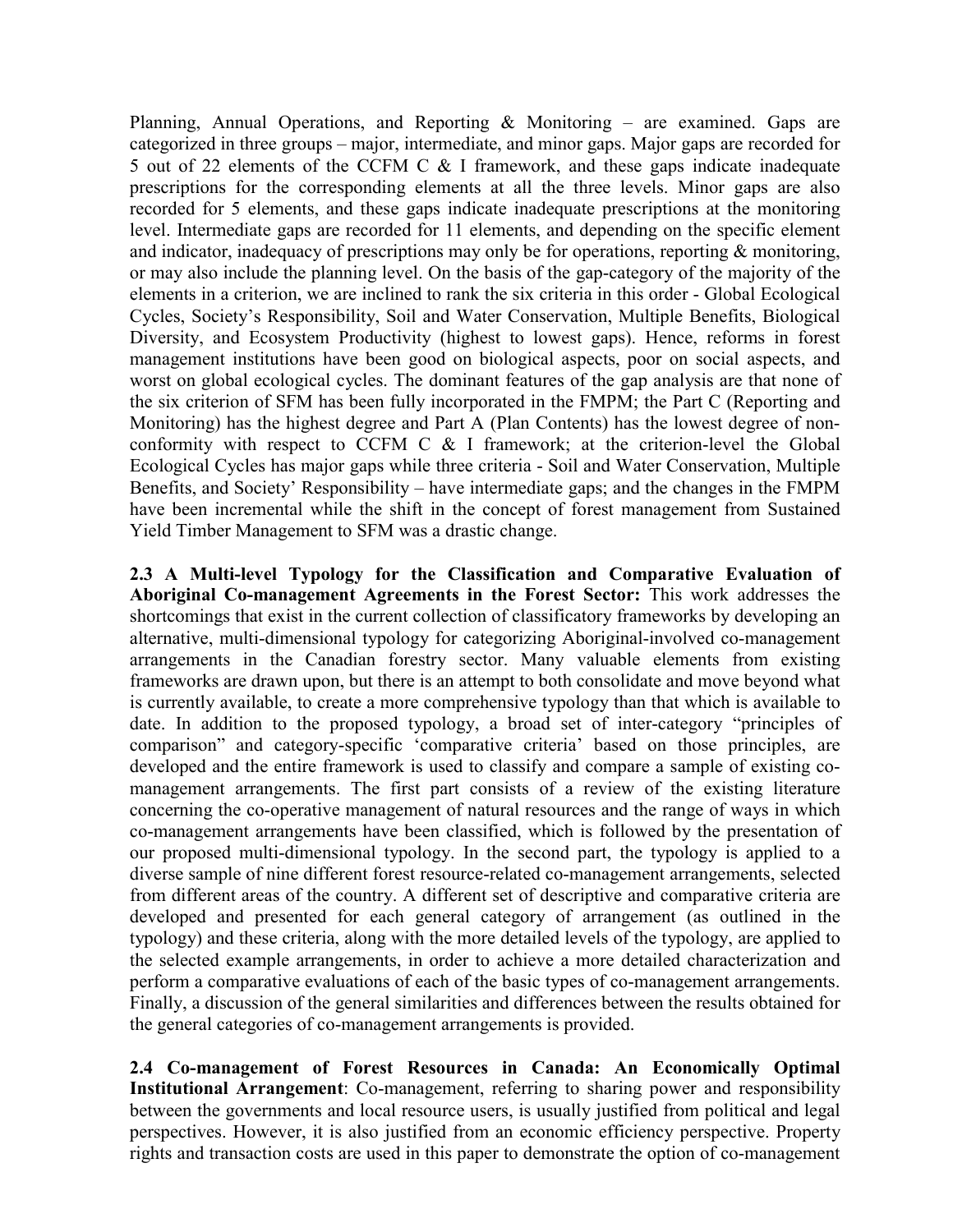as a case of Pareto-improvement. Non-pricing of many attributes of forests, high transaction costs associated with delineation of attributes-specific property boundaries to different stakeholders, specialization of different stakeholders in required factors, and user-specific values of different attributes of forests contribute to co-management being an economically optimal option. In Canada, since the early 1970s, the dynamics of values of different forest attributes have called for different property right arrangements: one for increased property rights of Aboriginal people, and another for better defined public rights for environmental and ecological values. These two trends have led to the emergence and development of comanagement.

**2.5 Economic Theory of Emerging Forest Property Rights:** The dominant economic theory argues that the bundles of private property rights will increase as the value of property increases. However, in the recent decades, forest property rights have shown a different trend, the emergence or re-emergence of different forms of community-based and co-management forest property rights with increase in value of forest resources. Economic rational behind these trends is examined. Multiplicity of forest attributes and non-pricing of many forestattributes, user group specific values of different forest attributes, production or managementprocess-specific market values of some forest attributes, and high transaction costs associated with delineation of attributes-specific property boundaries to different stakeholders, exclusion of non-right holders, specialization of different stakeholders in required factors, are identified as the main determinants of forest property rights. Evolution of forest property rights in India and Canada is examined. Based on the economic rational and field experiences a new theory of forest property rights is proposed.

**2.6 A Social Choice Approach to Sustainable Forest Management:** The existing marketoriented valuation techniques for forest states (values), having public good features, are subject to some conceptual limitations. Multiple forest values are closer to the concept of "social states" than the market price or monetary value, and the decisions related to SFM are the decisions of "social choice" and not the decisions to be guided by the conventional benefitcost analysis, based on monetization of all costs and benefits. A non-market oriented stated preference technique is proposed to identify all forest values, and elicit people's preferences for different forest values. Using this technique, peoples' preferences for forest values are collected from the members of four forest user groups in North-western Ontario. Intra-group preference aggregations are done for the four groups, and inter-group preferences are compared using non-parametric statistical tools. A need for developing context-specific social welfare maximizing inter-group preferences aggregation rules is highlighted.

#### **3.0 Contributions to Improved Understanding and Policy Analysis:**

All the components of the study have improved our understanding on different aspects of comanagement and sustainable forest management. The improved understanding will be very useful for policy analysis and policy design. Some of the main contributions to improved understanding are discussed next.

#### **3.1 Contributions of the Study on Forest Values and Perceptions**

(i) Since ecological, environmental, and spiritual values of forest cannot be measured in monetary terms, forest management objectives can be identified through understanding people's ranking of forest values. Generally, comparable rankings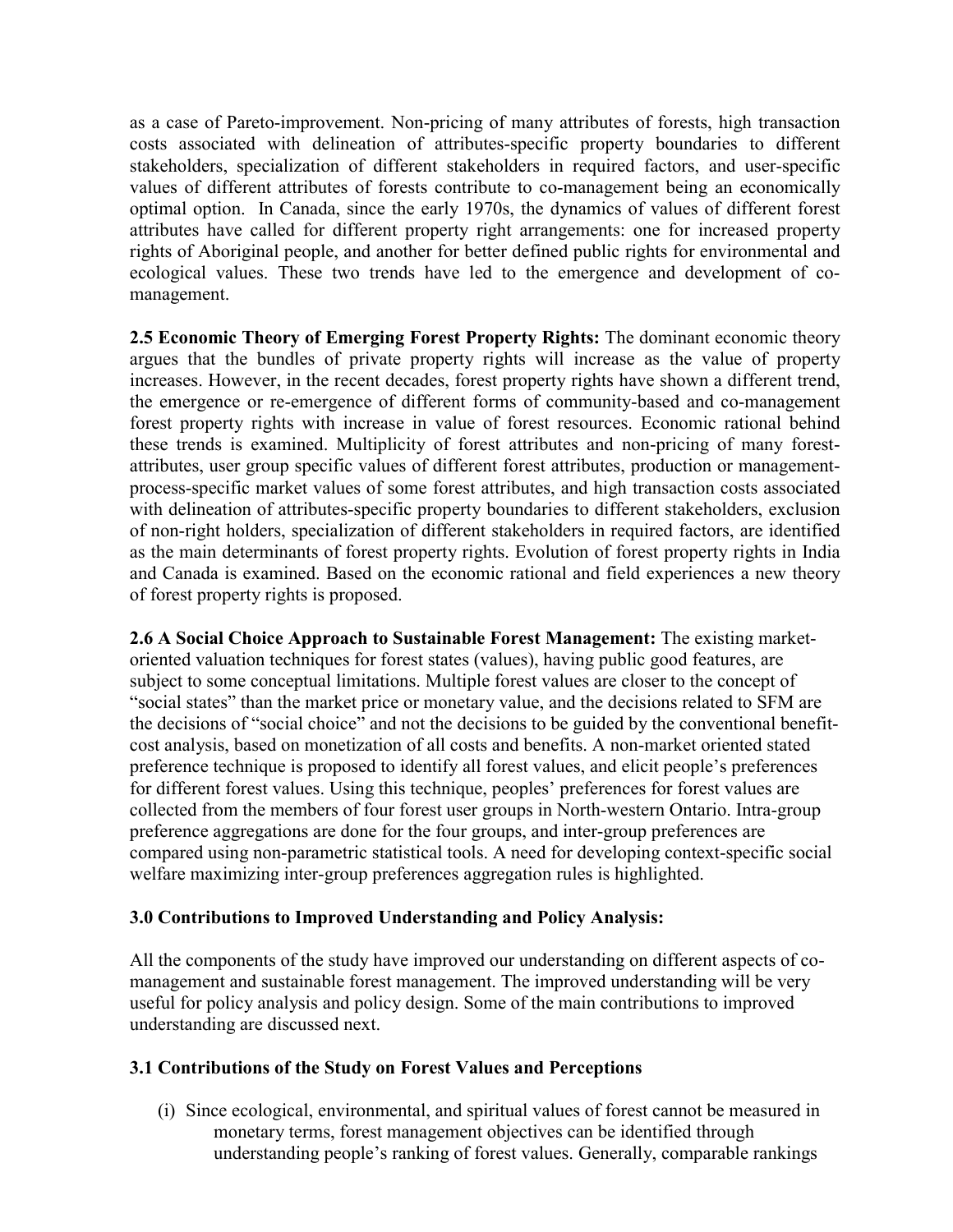were found across the participant groups' personal ranking of the value themes. The dominant three value themes that were consistent across the groups were Recreation, Environment, and Spirituality, while Aboriginal Values were included for Aboriginal participants and Economic Impact was included for industry participants. These commonalities are valuable information that can be used to assist in developing a co-management framework. While, organisational values may differ, the similarities across personal values could as a minimum provide a foundation on which to base a discussion.

- (ii) In the context of co-management, conflict is inevitable, and results from the study of forest values and perceptions provided insight into the importance of forest values, as they may assist in both clarifying misperceptions of groups and illuminate similarities in values and thus, SFM goals. It is observed that personal values for some participants within a group consisted of the customary values one assumes for them because of their affiliation to that group, however they are ranked different to one's assumptions. Results showed that industry participants ranked Spirituality and Recreation no different than Economic Impact, and Environment was ranked similarly with Societal Benefits. It is evident that values held by the members of the forest industry have evolved, and industry participants and other individuals who are unaware of this progression need to be informed to prevent misunderstanding, and to highlight similar goals. An additional clarification revealed that the majority of Aboriginal participants indicated within their personal ranking of value themes to rank 'clean air and water' with great importance, while participant groups as well as themselves perceive that they primarily want economic development for their communities. Although this claim is not inaccurate, Aboriginal participants ranked Environment similarly to Aboriginal Values and Economic Impact was ranked second with Spirituality and Recreation. This is indicative that Aboriginal People are not as economically oriented as everyone perceives. In addition, the study revealed similarities between OMNR and ENGO participants' personal ranking of the value themes, which neither group may be aware of this.
- (iii) Differences also existed when comparing each participant group's perceptions concerning the ranking of the value themes, and that group's personal rankings. For instance, perceptions regarding the ranking of OMNR's forest value themes consisted of both Economic Impact and Societal Benefits being ranked first across all groups, contrary to OMNR participants' personal rankings which consisted of Spirituality and Environment being ranked first. Comparable results were found with the other groups. Participants seem to base their perceptions on stereotypes of that group or misperceived notions that are possibly shaped from working or interacting with one another. Results from participants' perceptions indicated that for each group the two eminent value themes were similar across the perceptions, however, these differed with participants' personal values.

#### **3.2 Contributions of the Study on Gap Analysis between C & I and Forest Management Institutions:**

(i) Twenty-one elements, out of twenty-two, spread over all the six criterion have some degree of gap, and this means that none of the criterion of SFM is being fully incorporated in forest management. Hence, the Canadian goal of SFM is far from sight.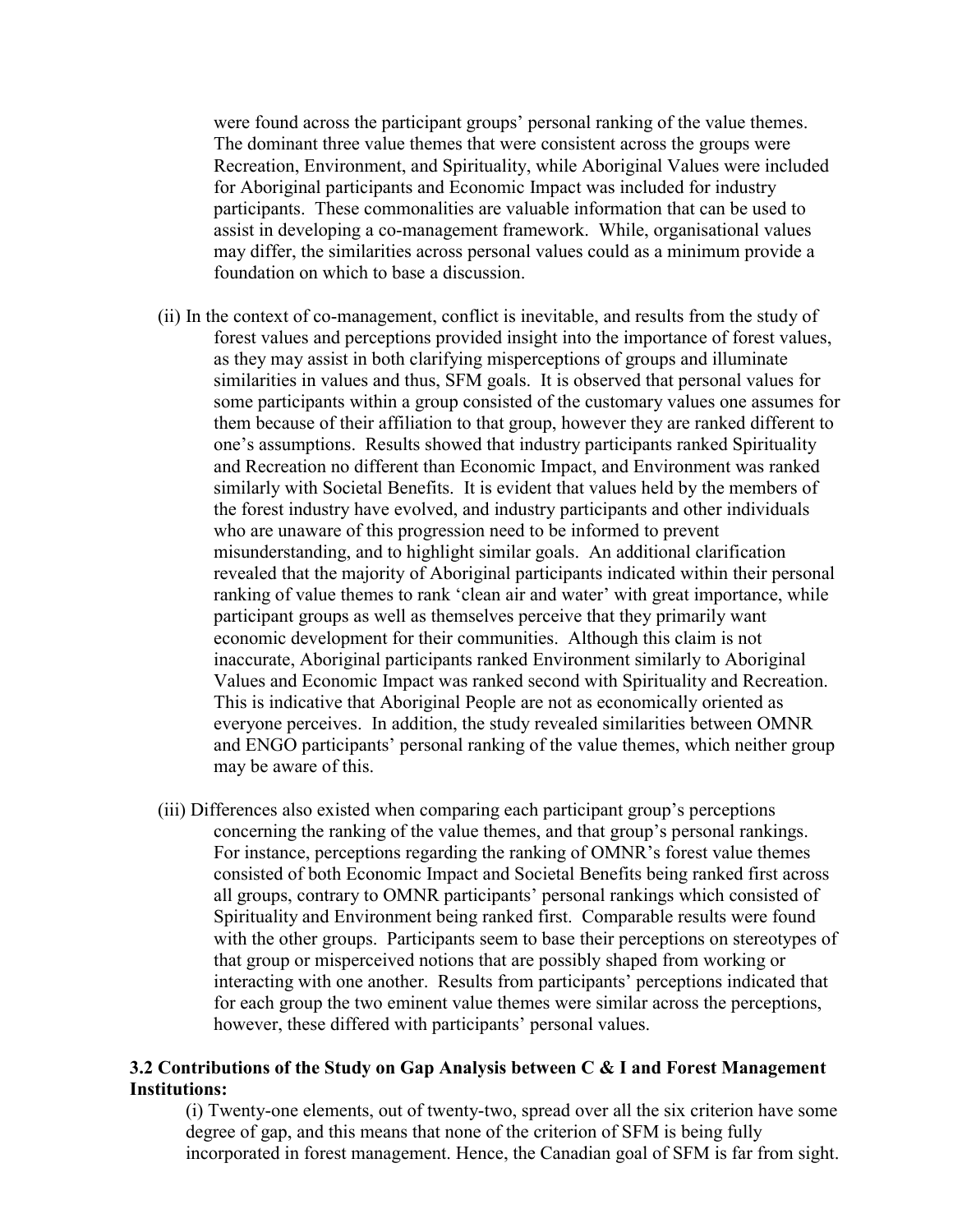(ii) The Part C (Reporting and Monitoring) of the FMPM has the highest degree and Part A (Plan Contents) has the lowest degree of non-conformity with respect to CCFM C & I framework; while the degree of non-conformity in Part B (Forest Operations) is in the middle. The Parts A, B and C have adequate prescriptions for twelve elements, six elements and only one element respectively. This means that prescriptions in Part A have not been followed through Part B and C, and the government should make special efforts to develop forest management planning manuals which enforce consistency in three stages – planning, operations, and reporting and monitoring.

(iii) On the basis of the gap-category of the majority of the elements in a criterion, the six criteria can be grouped in the same three categories – criterion with major, intermediate, and minor non-conformance. Based on this, the criterion of the Conservation of Biological Diversity and Ecosystem Condition and Productivity will fall in to minor category because two elements, out of three, are in the minor-gaps category. This means that the FMPM has been better on biological aspects of management. The Criterion of Global Ecological Cycles will fall in the major category because three elements out of five are in the major-gaps category. This criterion has not been dealt adequately at any level, and requires special attention from policy makers. The remaining three criteria - Soil and Water Conservation, Multiple Benefits, and Society' Responsibility – will fall in the intermediate category, but in the terms of conformance in Parts A, B, and C, the situations are different for these three criteria. All the five elements of the criterion of Society's Responsibility have nonconformance at all three-levels (Part A, B, and C), which indicates that this criterion has not been taken seriously even at the Management Plan level. But, all the four elements of the criterion of Multiple Benefits have non-conformance only at two-levels (Part B and C). Hence, the prescriptions related to this criterion required at the management plan level have not been followed through at operational and monitoring level.

(iv) In terms of degree of gaps, we are inclined to rank the six criteria in this order - Global Ecological Cycles, Society's Responsibility, Soil and Water Conservation, Multiple Benefits, Biological Diversity, and Ecosystem Health (highest to lowest degree of gaps). Hence, reforms in forest management institutions have been good on biological aspects, poor on social aspects, and worst on global ecological cycles.

(v) The most critical result of this study is that there are huge gaps between the existing forest management institutions and C & I, which clearly indicates that C & I are not being transformed into management practices. Hence, it is necessary for all the provinces in Canada and other countries, aiming for SFM, to initiate similar gap analysis at the FMU level. The gap-analysis framework and analytical procedure of the study can serve as guiding tools for scaling national  $C \& 1$  to sub-national levels; analyzing institutional arrangements for the implementation of C & I; analyzing gaps for the purpose of improvement of policy and management practices; and increasing efficiency of data gathering and aggregation. The framework, used in this study, is flexible and can be used at any scale – local, provincial, and national. However, we have used only the horizontal component of the framework, but the outcomes clearly prove the utility of the framework. Outcomes demonstrate the need of scaling C & I from the national level to the FMU level and hence the utility of vertical component.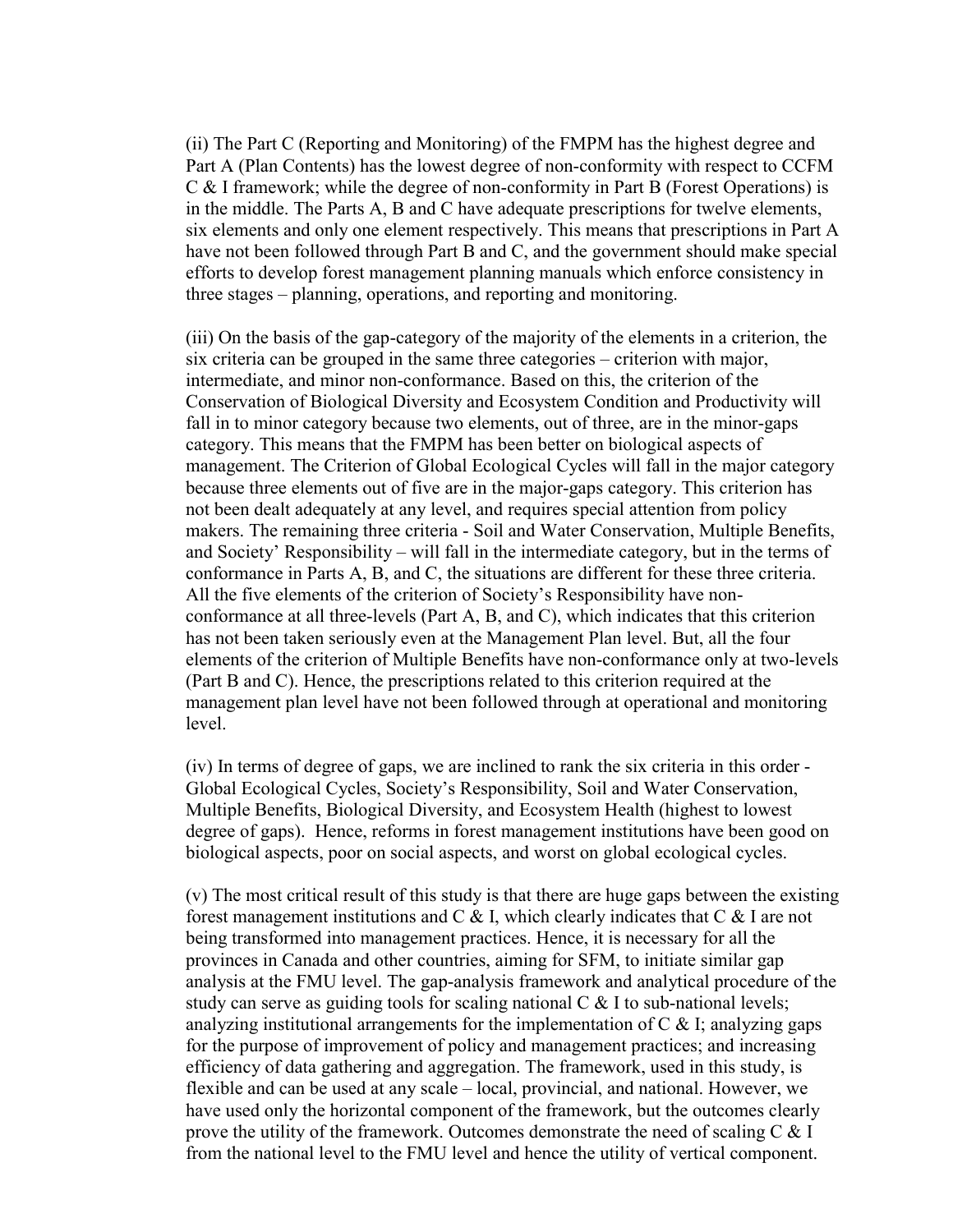The outcomes also demonstrate the need of comprehensive forest management institutional reforms to incorporate all the elements of C & I.

#### **3.3 Contributions of the Study on Multi-level Typology and Its Use in the Analysis of Aboriginal Co-management Arrangements:**

(i) Co-management arrangements which stem from the settlement of Comprehensive Claims are constitutionally protected and extremely comprehensive in their coverage, often including renewable and non-renewable resources, as well as economic and social development-related projects. In contrast, the terms of crisis and policy-based co-management arrangements are not subject to such strong legal protection, nor are they as comprehensive in their coverage. Due to their urgent nature of the circumstances under which they tend to be negotiated, crisis-based co-management arrangements tend to be relatively ad-hoc and temporary in nature, although their terms are often subject to renewal. Policy-based co-management arrangements tend to be associated with greater legal and temporal security than crisis-based arrangements are, as they are often supported by general legislation. Both types of co-management arrangement are considerably less wide-ranging in their coverage in comparison with those stemming from Comprehensive Claims settlements and they often focus specifically on forest resources.

(ii) In relation to the "level of participation" classification scale, the Comprehensive Claims-based co-management arrangements are relatively similar to one another. In contrast, both the crisis and policy-based arrangements evaluated, exhibit a considerable degree of variation in relation to the level of Aboriginal participation.

(iii) There is some variation both within and between the three basic types of comanagement arrangement, in relation to the extent to which Aboriginals are involved in the full complement of management stages covered under the "management scope" classification scheme. All of the Comprehensive Claims-based arrangements evaluated contain specific commitments with regards to the involvement of Aboriginals in management planning. While the commitments regarding participation in operational and manufacturing activities are comparatively vague, participation in the full scope of activities is possible under the general economic development-related provisions contained in the different agreements. Like the Comprehensive Claims-based arrangements, two of the crisis-based examples evaluated include specific commitments regarding involvement of the respective Aboriginal parties in management planning, while general pledges relating to economic development could enable Aboriginal participation in any or all of the operational and manufacturing activities included in the "management scope" classification scale. However, in its narrow focus on the development of general guiding objectives and a vague commitment concerning the facilitation of economic development-related activities, one of the examples can be viewed as an exception to this pattern. The specific pattern of variation in relation to "management scope" exhibited by the policy-based arrangements evaluated, is somewhat similar to that observed amongst the crisis-based examples.

(iv) Other important similarities and differences between the three different catalystdefined types of co-management arrangement, can be summarized as follows**.** In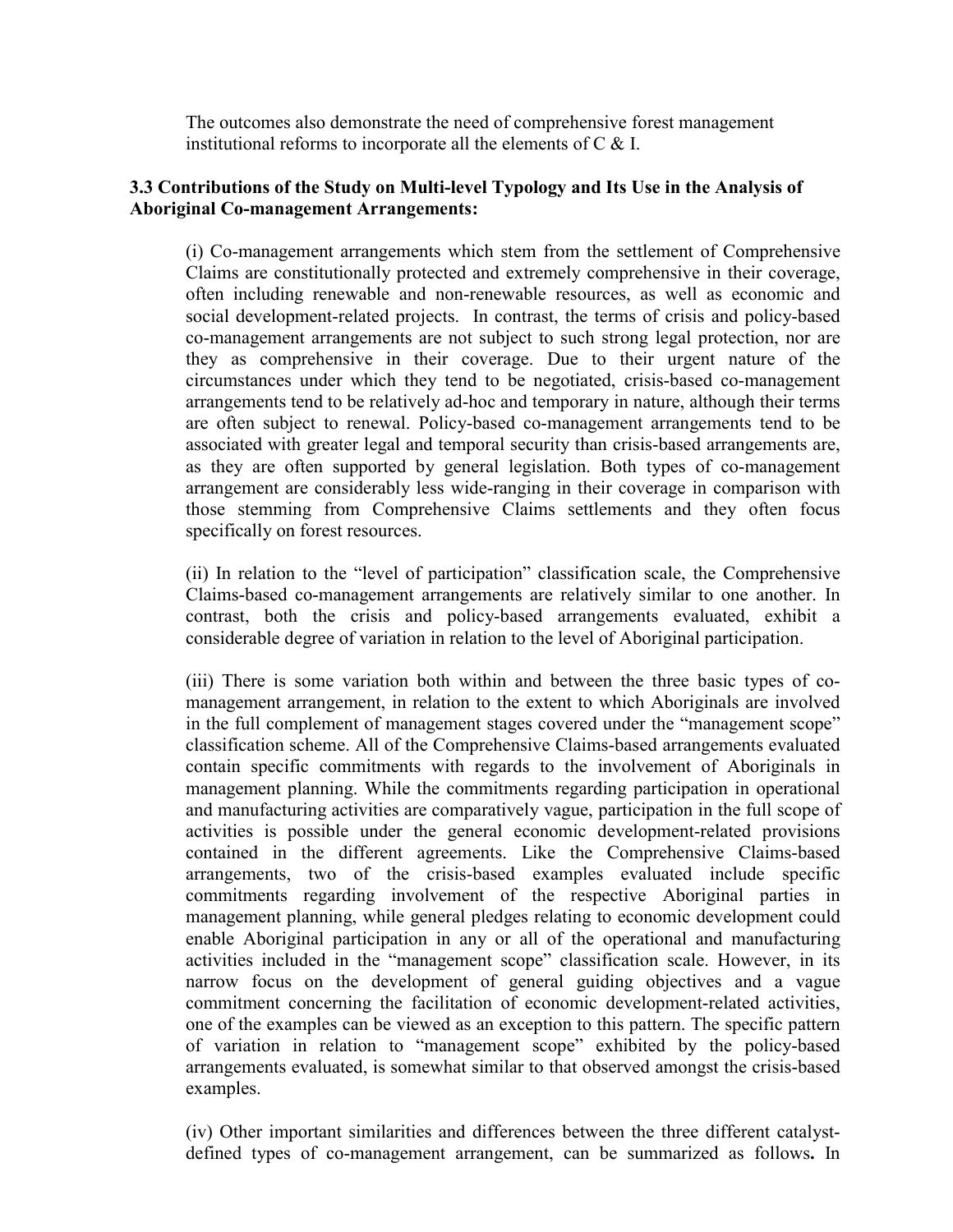relation to the "scope and content of management objectives" criterion, the scope of the management objectives formulated under Comprehensive Claims-based arrangements, are consistently broad, while both the crisis and policy-based arrangements range from broad to relatively narrow in scope. In terms of content, most of the guiding objectives developed under the examples evaluated, relate to the general ecological, economic and social goals of the participating parties and include commitments "conservation" and "sustainability" concepts. In terms of the "protection and incorporation of Aboriginal values and knowledge" criterion, all of the co-management arrangements evaluated include some provisions for the identification and incorporation of Aboriginal values. There is some between-arrangement variation in terms of whether there are any provisions concerning the incorporation of Aboriginal knowledge, however this variation appears to be independent of the catalyst-based categories.

The results of the application of the "support/involvement of external authorities" criterion, exhibit a high degree of variation amongst all of the co-management arrangements evaluated in a number of respects, including whether the authorities in question are influential in the development, implementation stages, or have leant their general support in reaction to a given arrangement, as well as the nature of the external parties themselves (i.e. governmental or non-governmental bodies, local or international in scale). This variation appears to be unrelated to the initial impetus for the development of the co-management arrangement. In contrast, a comparison of the "conflict resolution mechanisms" associated with the different co-management arrangements, yields substantial differences between the different catalyst-based categories of arrangement. While all of the Comprehensive Claims-based arrangements contain detailed provisions for the establishment of dispute resolution mechanisms, similar mechanisms amongst crisis-based arrangements are not always clearly defined, although they generally appear to be less complex. And finally, none of the literature available concerning the specific policy-based arrangements evaluated, includes discussion of formalized mechanisms or processes for the resolution of conflicts. With the exception of the funding of the operations and activities of the different comanagement bodies, the results of the application of the "economic inputs and returns" criterion are generally similar. The differences that do exist appear to be independent of arrangement type.

In contrast, the "inclusion of external stakeholder concerns" criterion exhibits considerable variation between the different types of co-management arrangements. Specifically, detailed provisions concerning the consideration of the opinions/values of parties external to the agreements, are relatively uncommon amongst Comprehensive Claims-based arrangements, while amongst crisis-based co-management arrangements, the priority placed on the inclusion of external stakeholders' concerns ranges from none to relatively high. In contrast, although the relative emphasis placed on third party interests varies, all of the policy-based arrangements evaluated contain commitments to solicit and incorporate external stakeholder concerns as part of the forest management planning process.

(v) The "degree of legal protection and temporal security" criterion was only applied to the crisis and policy-based co-management arrangements, as the Comprehensive Claims- based arrangements are defined in terms of the constitutional protection and practical permanence associated with them. Both crisis and policy-based comanagement arrangements are associated with considerably less legal and temporal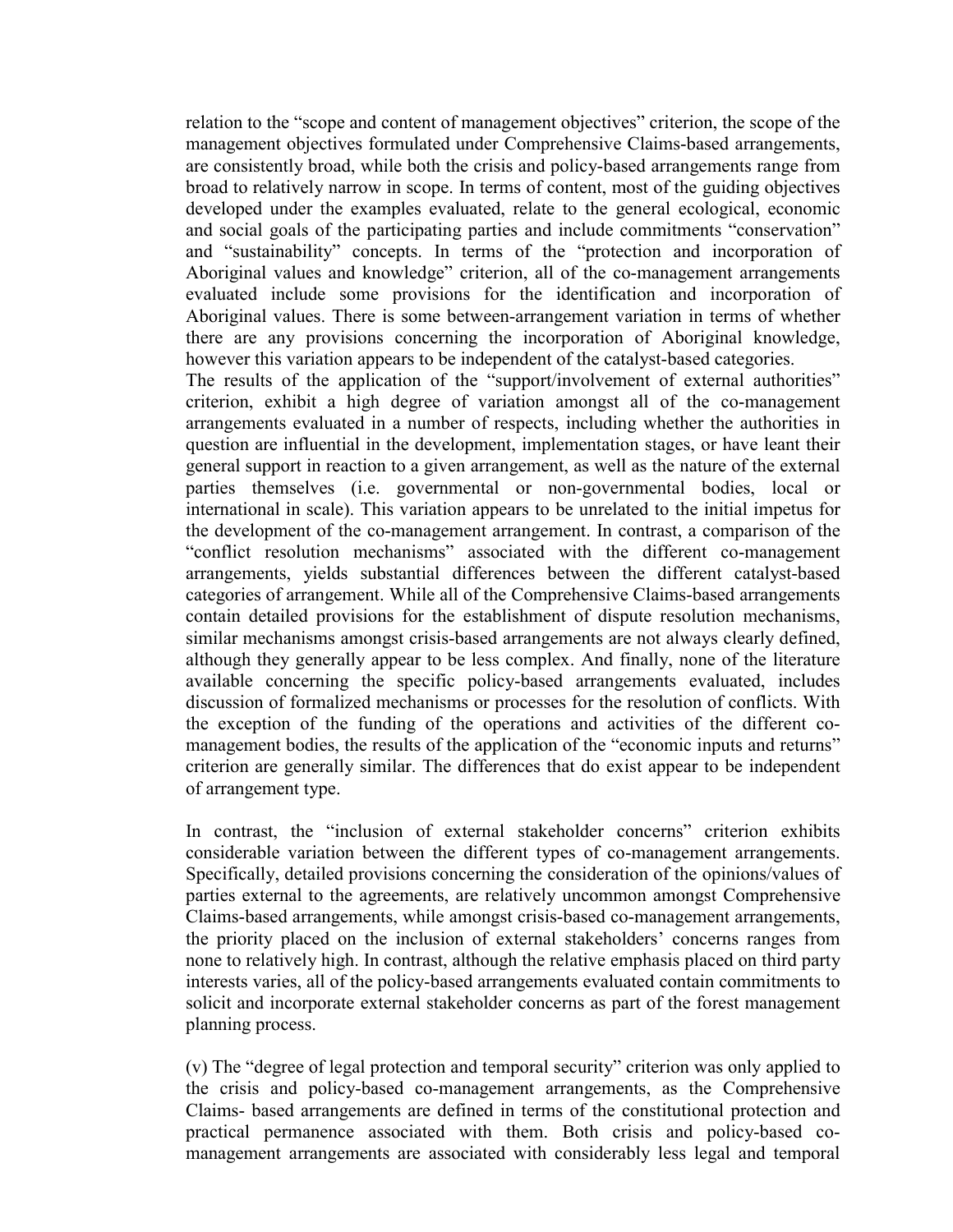security than arrangements established as a result of Comprehensive Claims settlements. That having been said, there are also considerable differences between the two categories of arrangement. Specifically, although subject to renewal, agreements associated with crisis-based arrangements are highly time-limited (generally under 10 years in length) and while the terms of some examples are legally binding, most are not. In contrast, although the examples stemming from government-based policy initiatives have initially been implemented on a trial basis, the temporal commitment associated with them will eventually extend beyond 20 years. There appears to be no specific time limits on the example stemming from industrial policy and along-term commitment to the co-management arrangement established, has made by the industrial party. Additionally, although the legal nature of the policy-based arrangements is often not explicitly stated, both of the arrangements established as part of government policy initiatives are protected to some degree, by the legislation that accompanies the respective policies. The degree of legal protection accorded to the industry-based co-management arrangement, is not clear.

(vi) A further criterion that was considered for application to the different types of comanagement arrangements, was the "diversity of products collected or produced". However, because of the almost universal focus of all of the co-management arrangements on traditional, wood-based forest products (with the possible exception of the value-added wood products produced by the Esketemc First Nation and the inclusion of hunted and trapped wildlife species as forest-related resources under some of the Comprehensive Claims-based arrangements), this criterion was not applied. The sustainable use of forest resources, such that the long-term health of the forest ecosystem is protected while the economic needs of the interested parties are met, is at least somewhat dependent on the adoption of a diversified approach to both the items collected/harvested and the final products that are produced from these items, whether they be for community use or commercial sale. It is also reflective of a wholistic perspective of the forest ecosystem on the behalf of parties involved in the comanagement arrangement. The lack of diversity observed amongst the different types of co-management arrangements, is indicative of the persistence of a relatively narrow, timber-defined conception of forest resources and products.

#### **3.4 Contributions of the Studies on Property Rights**

(i) Forests are a complex of multiple attributes with private, public, and common pool good characteristics. Some of those are traded in the market and others are not. Change in relative values of different attributes will mean the change in relative importance assigned to different attributes by the concerned groups, and not necessarily change in market prices. The changes may be due to market forces as well as environmental and social awareness, court decisions, and international conventions or agreements. An increase in value of a given attribute will not always mean increase in private property rights, but it will mean increase in specification and clarification of property rights for that attribute. Generally, increase in the value of a private good attribute will lead to increase in private rights, while increase in the value of public or common pool good attributes will lead to an increase in public or communal rights, respectively. However, simultaneous increase in the values of the private, public, and common pool good attributes may lead to co-management rights.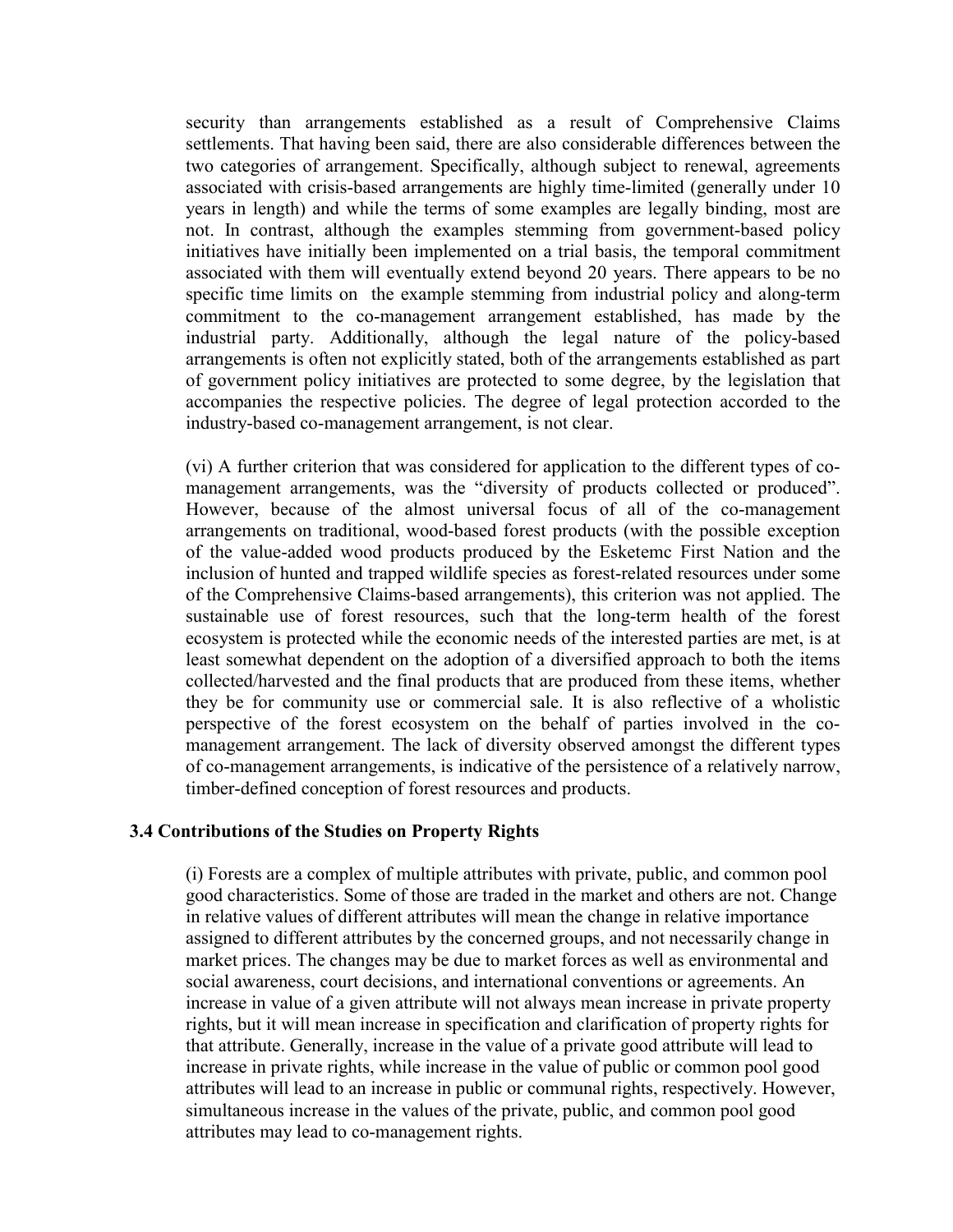(ii) With increased scarcity, dynamics of property regimes may be in any direction i.e., from state to private property or from private to state or co-management rights.

(iii) Any property regime, including private or co-management, will not be efficient in all situations. The efficiency of a property regime will depend upon transformation costs as well as transaction costs. The optimality of a property regime is also not a static outcome, and optimal property regime will evolve along the changes in relative values of different attributes of a resource, changes in relative preferences of different stakeholders for different attributes, as well as changes in population, local economy, and some other factors.

#### **3.5 Contributions of the Study on Social Choice Theory**

(i) The concept of sustainable forest management is a social response to economic (including market), social, environmental, and Aboriginal signals prevalent during the last twenty to thirty years. Market-oriented valuation techniques and conventional benefit- cost analysis have no mechanisms or tools to aggregate non-market signals and non-monetary measures, respectively. The economics of a market agent (selfishindividual) is based on individual-centered preferences termed as Prisoner's Dilemma preferences by Sen. However, in the situations where the outcome depends on the actions of other people in addition to one's own action, PD preferences will result in social disasters, and calling such actions and preferences rational is equivalent to Sen's rational fools. Sustainable Forest Management, due to its focus on forest attributes having public good characteristics, is a very good example of such situations. Hence, the SFM paradigm requires a movement from the economics of "rational fools" to the economics of "socially rational citizens".

(ii) A non-market oriented stated preference technique, to identify all forest values and individual's preferences for those values, externalizes the forest values important to the members of user groups from the forest management. Externalization eliminates irrelevant forest values (states) and incorporates all relevant states. Ordinal preference ranking makes valuation possible without monetary measure or market-orientation. A new method, for intra-group aggregation of preferences based on statistically significant differences among preferences for different forest values, provides many interesting results. The inclusion of Recreation, Environment, and Nature in the first two ranks by all the groups provides valuable information that can be used in intergroup preference aggregation. Some unexpected preference patterns of different groups, for example industry participants' ranking of Nature and Recreation with Economic values, Environment with Societal values, Aboriginal peoples ranking of Environment with Aboriginal Values, Economic with Nature and Recreation, the OMNR participants' ranking of Environmental and Nature values on the top rank, and ENGO members' ranking of Aboriginal values as the last rank, will be very useful in inter-group aggregation. Similarly, many interesting outcomes from inter-group comparison, such as, no significant differences (NSD) between the rankings of ENGO and OMNR for all ten forest values, NSD between the ranking of ENGO, OMNR, and Aboriginal people for Economic values, and NSD between the ranking of all the four groups for Tourism and Educational values, will be extremely useful for inter-group aggregation.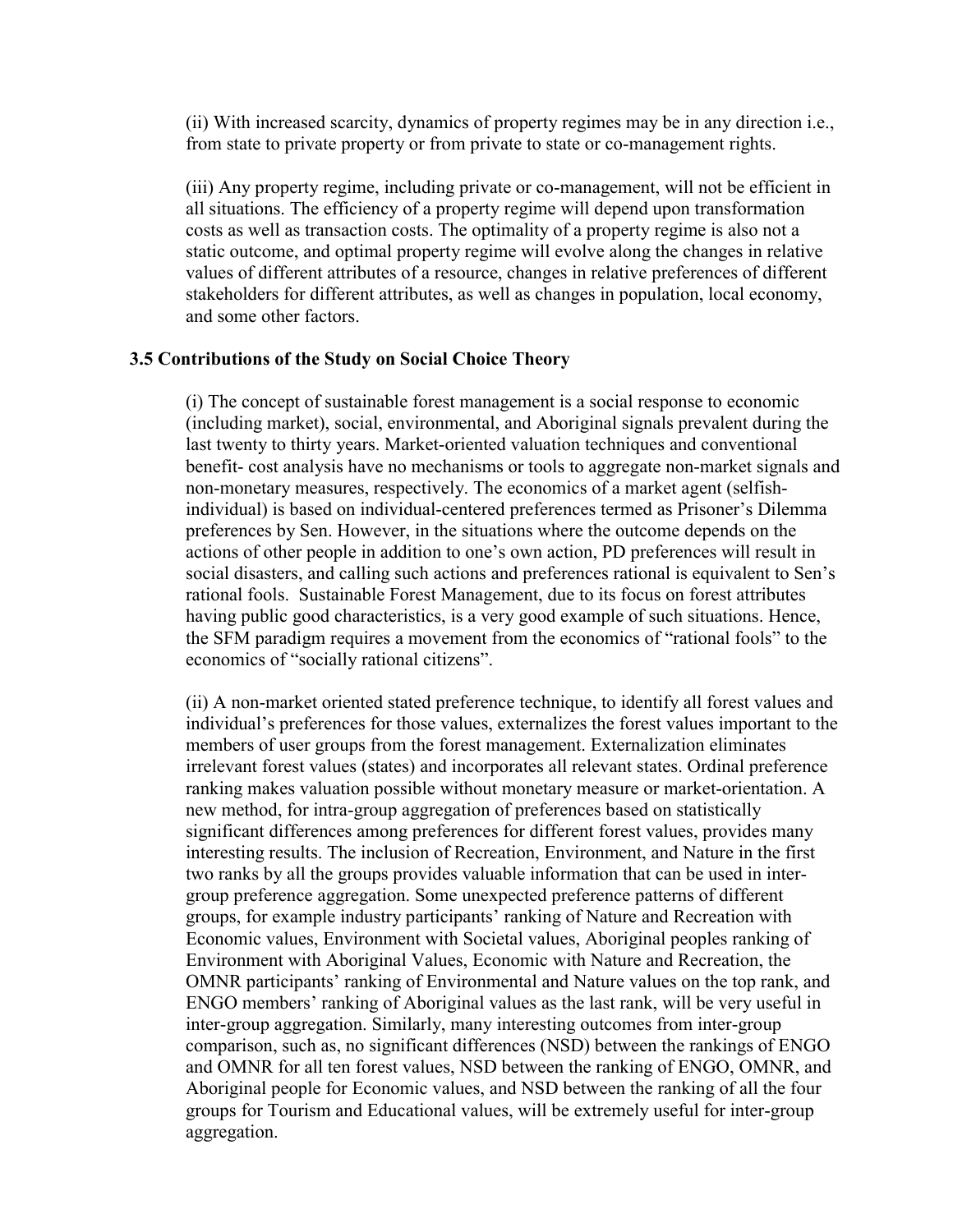(iii) One of the limitations of the preferences presented in this study is that these preferences are of individuals, who are working in the organisation, and are not the preference of the organisation or group. Hence, a study of organizational preferences will be necessary and critical for designing inter-group aggregation rules.

(iv) Designing inter-group preference aggregation rules is a challenge to resource economists as well as resource managers. In fact, universal inter-group aggregation rules for SFM may not be desirable or even possible. However, from a distributional perspective (and even from Maxmin criteria), treating the first preference of all the user groups, irrespective of the preferences of other groups for those values which are ranked first by at least one group, may be the most desired aggregation rule, and we call it First-Equal Criterion. This criterion may be treated as a starting point, and analyses of aggregation rules used by different forest or other natural resource user groups in different countries and states should be used to develop aggregation rules for SFM as well as their theory. In addition, further study of "others-related (OR)" preferences of the members of different user groups will also provide useful inputs for aggregation rules. In view of these findings, we put a call out to forest economists to move away from the economics of "rational fools" and devote their valuable time to develop a full fledged theory and application tools of social choice relevant to SFM.

#### **4.0 Follow-up Research**

The methods and data used in this research provide many excellent and note-worthy results, but since this was almost an exploratory research, there is much that can be further examined and researched. The most important outcome from this perspective is the beginning of the research on Social Choice Approach to Sustainable Forest Management. This aspect has to be pursued further for the real understanding and developing non-market based decision making tools for sustainable forest management. Second, an understanding of forest values and perceptions of different stakeholders is necessary for designing SFM institutions. Hence, similar research should be conducted in all other areas. Third, as mentioned in the objectives, the research should be continued on developing an institutional framework for co-management which incorporates forest values of all the stakeholders, local institutions (informal norms, behavioural codes etc) and  $C \& 1$  of sustainable forest management. Fourth, the main issue that came up during our surveys with Aboriginal groups was the recognition of Aboriginal rights and main features of Aboriginal tenures. Hence, future research should address these issues.

#### **5.0 Participating Partners and Affiliates:**

National Aboriginal Forestry Association (NAFA), Nishnawe Aske Nation (NAN), Treaty Council # 3, Weyerhaeuser Canada, Bowater, KBM Consultants, and CFS/NSERC/SSHRC Partnership Program.

#### **6.0 Acknowledgements**

We would like to acknowledge the support of all those who contributed to the success and completion of this project. We are thankful to all of our partners who contributed financially and in terms of other resource to this project. We would like to express our greatest appreciation to the members of Aboriginal groups, Environmental groups, Forest industry, and OMNR who participated in our cognitive mapping exercises on forest values and perceptions. We are also thankful to many participants who participated in many conferences and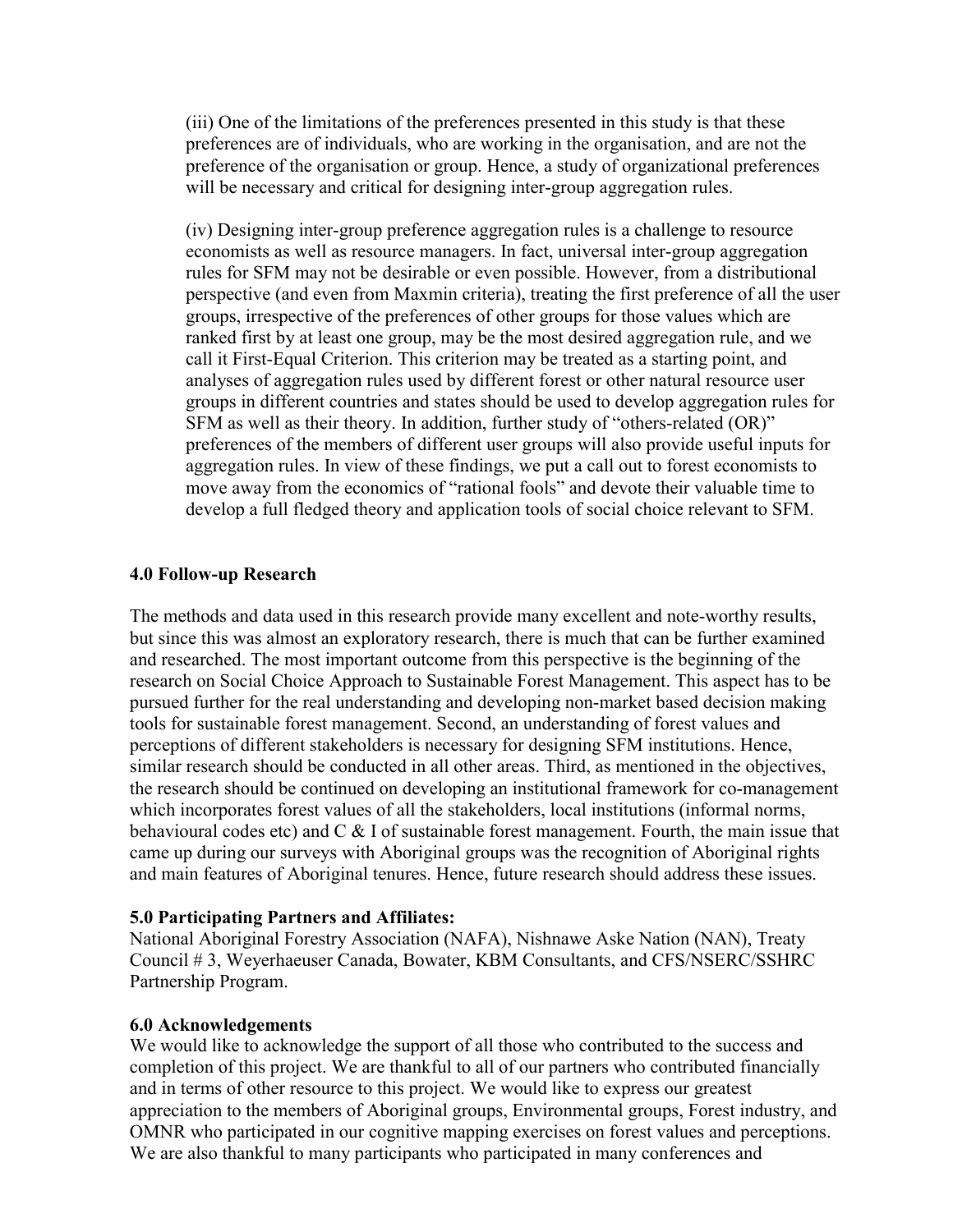workshops where we presented our results and these participants provided their valuable inputs.

#### **7.0 Publications, Posters, and Presentations:**

*Kant, S, and S. Lee. 2003. A.* Social choice approach to multiple values of sustainable forest management. Forest Policy and Economics, (In Press).

Zhang, Y., and S. Kant. 2003. Aboriginal People and co-management of forests in Canada. Forest Policy and Economics (In Review).

*Kijazi, M., and S. Kant 2003.* Conformance of Ontario's forest management planning to criteria and indicators of sustainable forest management. Forestry Chronicle, 79(3):652-658.

*Kant, S. 2003***.** Economic Theory of Emerging Forest Property Rights. XII World Forest Congress, Quebec, Canada, September 20-28, 2003.

*Kijazi, M., and S. Kant. 2003.* Sustainable Forest Management and Ontario's Forest Management Planning Manual: A Gap Analysis. SFM Research Communication, April 2003.

*Lee, S., and S. Kant. 2003.* Perceptions and forest values of people from north-western Ontario. XII World Forest Congress, Quebec, Canada, September 20-28, 2003.

*Kijazi, M., and S. Kant 2003.* Forest Management Institutions and the Implementation of Criteria and Indicators of Sustainable Forest Management*.* XII World Forest Congress, Quebec, Canada, September 2003.

*Shuter, J. and S. Kant. 2003.* A Multi-level framework and its application to Aboriginal Comanagement arrangements in the forest sector of Canada. XII World Forest Congress, Quebec, Canada, September 2003.

*Lee, S., and S. Kant. 2003.* Forest Values, Perception, and Co-management in North-western Ontario. SFM Research Communication, April 2003.

*Kant, S., and Y. Zhang. 2002*. Co-management of Forest Resources in Canada: An Economically Optimal Institutional Arrangement. Sustainable Forest Management Network, Edmonton, Working Paper, 2002 4.

*Kant, S. 2002.* Economics of Sustainable Forest Management. Presented at the SFMN Conference, November 2002, Edmonton, Alberta.

*Shuter, J. and S. Kant. 2002.* A Multi-level typology and comparative evaluation of Aboriginal Co-management in the Forest Sector. Presented at the SFMN Conference, November 2002, Edmonton, Alberta.

*Lee, S., and S. Kant. 2002.* Perceptions and forest values of people from north-western Ontario. Presented at the SFMN Conference, November 2002, Edmonton, Alberta, Canada.